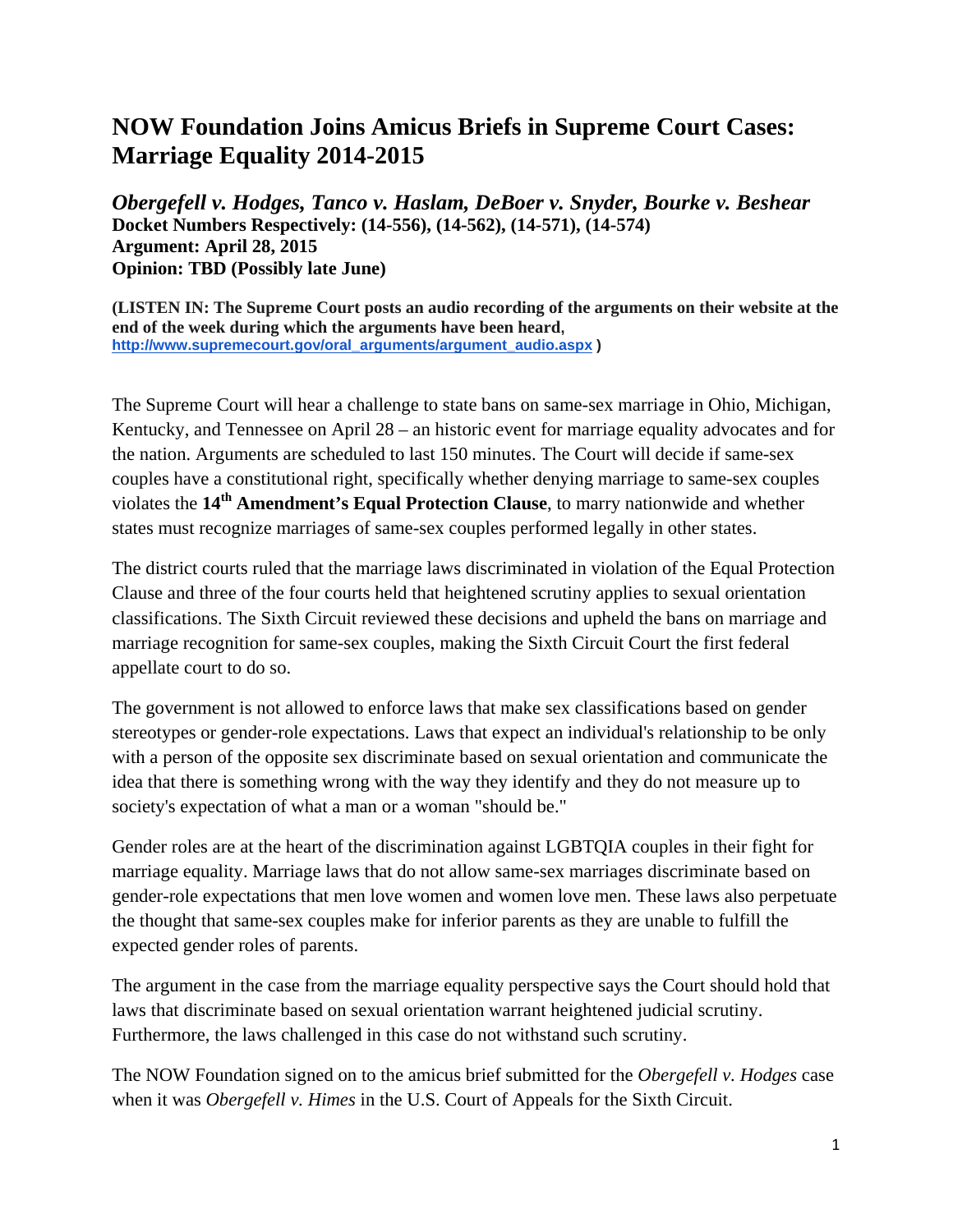In 2004, Ohio voters approved a state ban on same-sex marriage. Michigan banned recognition of same-sex unions in any form since a 2004 popular vote added this as an amendment to the state constitution. Previously, a statute enacted in 1996 banned both the licensing of same-sex marriages and the recognition of same-sex marriages from other jurisdictions. Kentucky does not recognize same-sex marriages. Marriage is defined by statute to exclude same-sex couples since 1998. Recognition of same-sex relationships under the term marriage or any other designation has been prohibited by the state constitution since 2004. In 1996, Tennessee enacted a statutory ban on same-sex marriage. After the Tennessee state legislature adopted a constitutional ban of same-sex marriage in 2005, voters approved (by 81 percent) the amendment in November, 2006. (Source: wikipedia.org)

In recent years, polls have indicated that a growing majority nationwide supports same-sex marriage.

## **Marriage Equality Cases That Have Been Decided**

**1.** *Kitchen v. Herbert* **U.S. Court of Appeals for the Tenth Circuit Argument: April 10, 2014 Decision: June 25, 2014**

**2***. Bishop v. Smith* **U.S. Court of Appeals for the Tenth Circuit Argument: April 17, 2014 Decision: July 18, 2014**

- 1. The case challenged the constitutional ban on same-sex marriage in Utah. The Tenth Circuit affirmed the decision of the U.S. District Court for the District of Utah, which found the state's ban on same-sex marriage unconstitutional. The Court stayed their mandate pending a petition to the Supreme Court, which denied the petition. The Tenth Circuit lifted the stay in October 2014, putting into effect an end to Utah's enforcement of the same-sex marriage ban.
- 2. The case posed the question of whether the ban on same-sex marriage licenses in Oklahoma was unconstitutional. The Tenth Circuit court affirmed the decision of the lower court, the Northern District of Oklahoma, which ruled that the same-sex marriage ban in Oklahoma was unconstitutional. The decision used the court's previous decision in *Kitchen v. Herbert.*

The amicus brief, filed to address both cases, argued that sexual orientation classifications should be subjected to heightened scrutiny due to the fact that these classifications should be recognized as suspect of quasi-suspect classifications. The brief points out that nearly all courts agree that homosexuality has no bearing on one's ability to perform or contribute to society. Therefore, homosexuality is no different than race, gender, alienage, and national origin in respect to the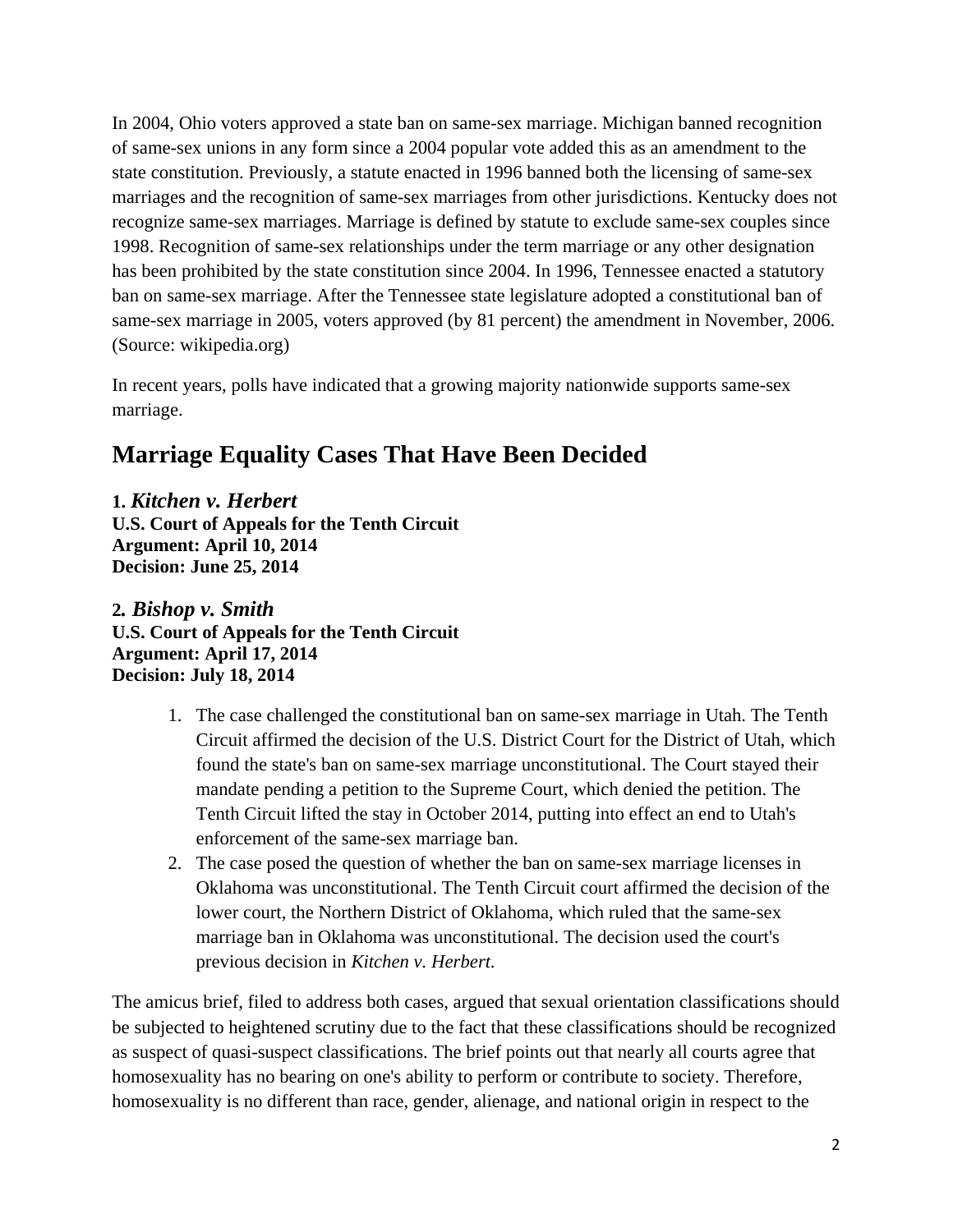achievement of any legitimate state interest that laws are grounded on and laws discriminating against homosexuality should be held to heightened scrutiny.

## *United States v. Windsor* **Docket Number: 12-307 Argument: March 27, 2013 Opinion: June 26, 2013**

Edith Windsor, married to Thea Spyer, was left Spyer's entire estate upon Spyer's death. Windsor tried to claim the federal estate tax exemption for surviving spouses. She was not allowed to do so according to Section 3 of the federal Defense of Marriage Act (DOMA), which provided that "marriage" and "spouse" be only applicable to heterosexual marriages. As a result, Windsor was forced by the Internal Revenue Service (IRS) to pay \$363,053 in estate taxes. The Supreme Court held that the U.S. federal interpretation of "marriage" and "spouse" application to only heterosexual unions by Section 3 of the DOMA was unconstitutional under the Due Process Clause of the Fifth Amendment. The Court held that the federal government was not allowed to treat state-sanctioned heterosexual marriages differently from state-sanctioned same-sex marriages.

The amicus brief argued that the Court always afforded heightened scrutiny to discrimination against groups, such as gay people, that have experienced a history of purposeful discrimination based on a factor that had no bearing on or relation to their ability to perform in or contribute to society. The discrimination faced by gay people is deep-seated and hostile because throughout history, the discrimination has been based on deeply-felt moral views. The brief urged the Court to hold that sexual orientation classifications are subject to heightened security. "Discrimination against gay people bears the same features that earlier led to heightened scrutiny of other classifications such as those based on sex or race."

## *Bostic, et al. v. Schaefer, et al.* **U.S. Court of Appeals for the Fourth Circuit Docket Number: 14-1167 Argued: May 13, 2014 Decided: July 28, 2014**

The court case challenged the state of Virginia's ban same-sex marriages. The U.S. District Court ruled that Virginia's ban was unconstitutional and marriage is a fundamental right and therefore, a limitation on the right to marry should be held to strict scrutiny. The Fourth Circuit Court of Appeals upheld the ruling and in August of 2014, the U.S. Supreme Court stayed enforcement of the Fourth Circuit's ruling pending the outcome of further litigation. In October of 2014, the Supreme Court denied a writ of certiorari and let the circuit court decision stand.

The amicus brief urged the Court to rule that laws discriminating against gay people, including gay, lesbian, and bisexual persons, should be subject to heightened scrutiny under the Equal